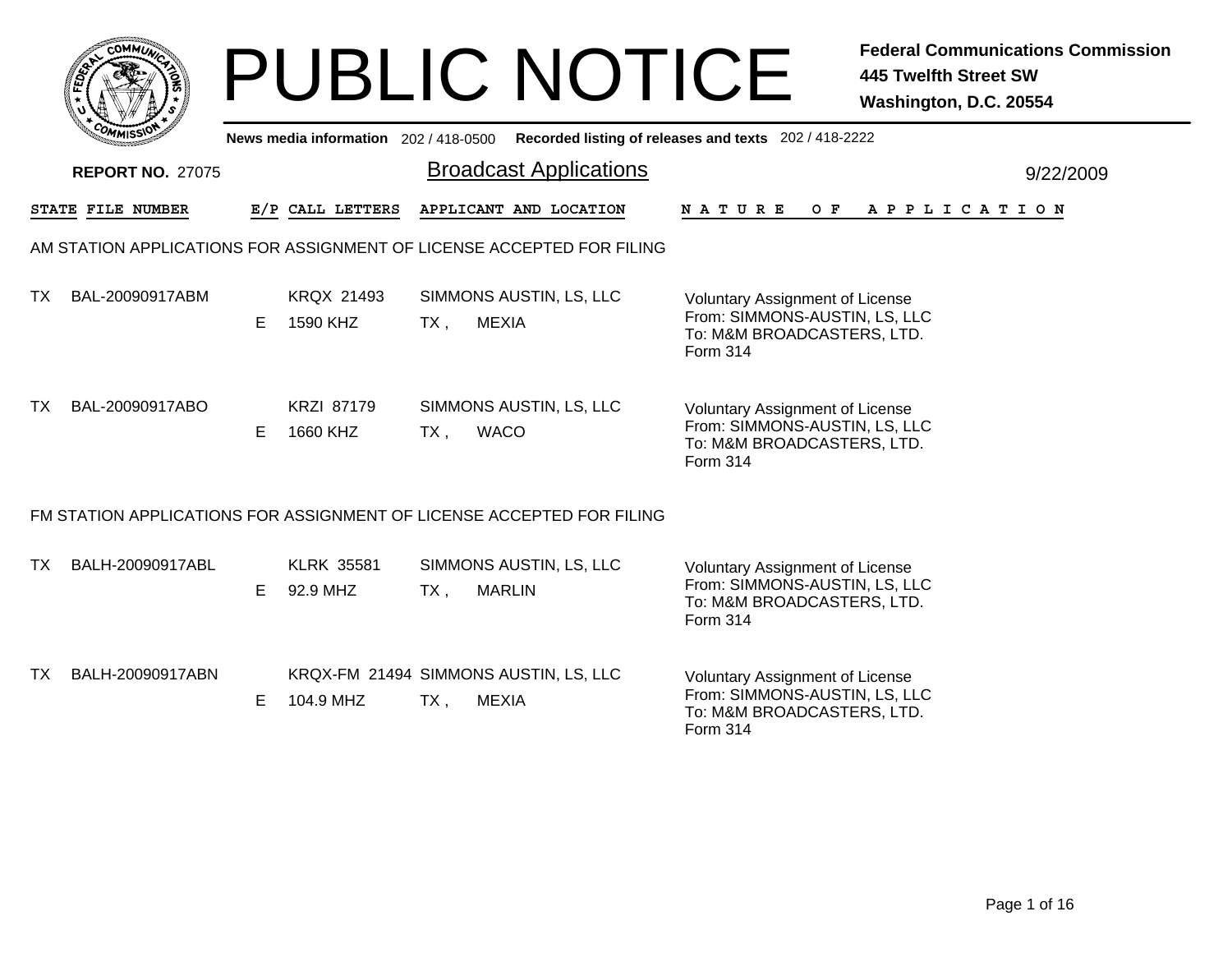| <b>COMMUT</b>                                                                  |                                       | <b>PUBLIC NOTICE</b>                                    | <b>Federal Communications Commission</b><br><b>445 Twelfth Street SW</b><br>Washington, D.C. 20554                                    |  |  |  |  |  |
|--------------------------------------------------------------------------------|---------------------------------------|---------------------------------------------------------|---------------------------------------------------------------------------------------------------------------------------------------|--|--|--|--|--|
|                                                                                | News media information 202 / 418-0500 |                                                         | Recorded listing of releases and texts 202 / 418-2222                                                                                 |  |  |  |  |  |
| <b>REPORT NO. 27075</b>                                                        |                                       | <b>Broadcast Applications</b>                           | 9/22/2009                                                                                                                             |  |  |  |  |  |
| <b>STATE FILE NUMBER</b>                                                       | E/P CALL LETTERS                      | APPLICANT AND LOCATION                                  | N A T U R E<br>O F<br>A P P L I C A T I O N                                                                                           |  |  |  |  |  |
| FM STATION APPLICATIONS FOR ASSIGNMENT OF LICENSE PETITION FOR RECONSIDERATION |                                       |                                                         |                                                                                                                                       |  |  |  |  |  |
| GA<br>BALH-20090310ADD                                                         | <b>WTHG 7816</b><br>104.7 MHZ<br>E    | SCOTT SAVAGE, RECEIVER<br><b>HINESVILLE</b><br>GA,      | Voluntary Assignment of License, as amended<br>From: SCOTT SAVAGE, RECEIVER<br>To: WRGO-FM RADIO LLC D/B/A SAVANNAH RADIO<br>Form 314 |  |  |  |  |  |
|                                                                                |                                       |                                                         | Informal Objection Filed 04/29/2009 by Dr. Glen W. Cherry                                                                             |  |  |  |  |  |
|                                                                                |                                       |                                                         | Opposition Filed 04/29/2009 by Scott Savage and Tama Broadcasting                                                                     |  |  |  |  |  |
|                                                                                |                                       |                                                         | Granted by Letter DA 09-1796, released 8/12/09                                                                                        |  |  |  |  |  |
|                                                                                |                                       |                                                         | Petition for Reconsideration Filed 09/11/2009 by Dr. Glen Cherry and<br>Charles Cherry, Esq.                                          |  |  |  |  |  |
| BALH-20090427ABP<br>GA                                                         | <b>WFJO 22005</b><br>92.5 MHZ<br>Е    | <b>SCOTT SAVAGE, RECEIVER</b><br><b>FOLKSTON</b><br>GA, | <b>Voluntary Assignment of License</b><br>From: SCOTT SAVAGE, RECEIVER<br>To: FAMILY BROADCASTING, LLC<br>Form 314                    |  |  |  |  |  |
|                                                                                |                                       |                                                         | Informal Objection Filed 05/22/2009 by Dr. Glen W. Cherry                                                                             |  |  |  |  |  |
|                                                                                |                                       |                                                         | Opposition Filed 05/28/2009 by Scott Savage and Tama Broadcasting                                                                     |  |  |  |  |  |
|                                                                                |                                       |                                                         | Granted by Letter DA 09-1796, released 8/12/09                                                                                        |  |  |  |  |  |
|                                                                                |                                       |                                                         | Petition for Reconsideration Filed 09/11/2009 by Dr. Glen Cherry and<br>Charles Cherry, Esq.                                          |  |  |  |  |  |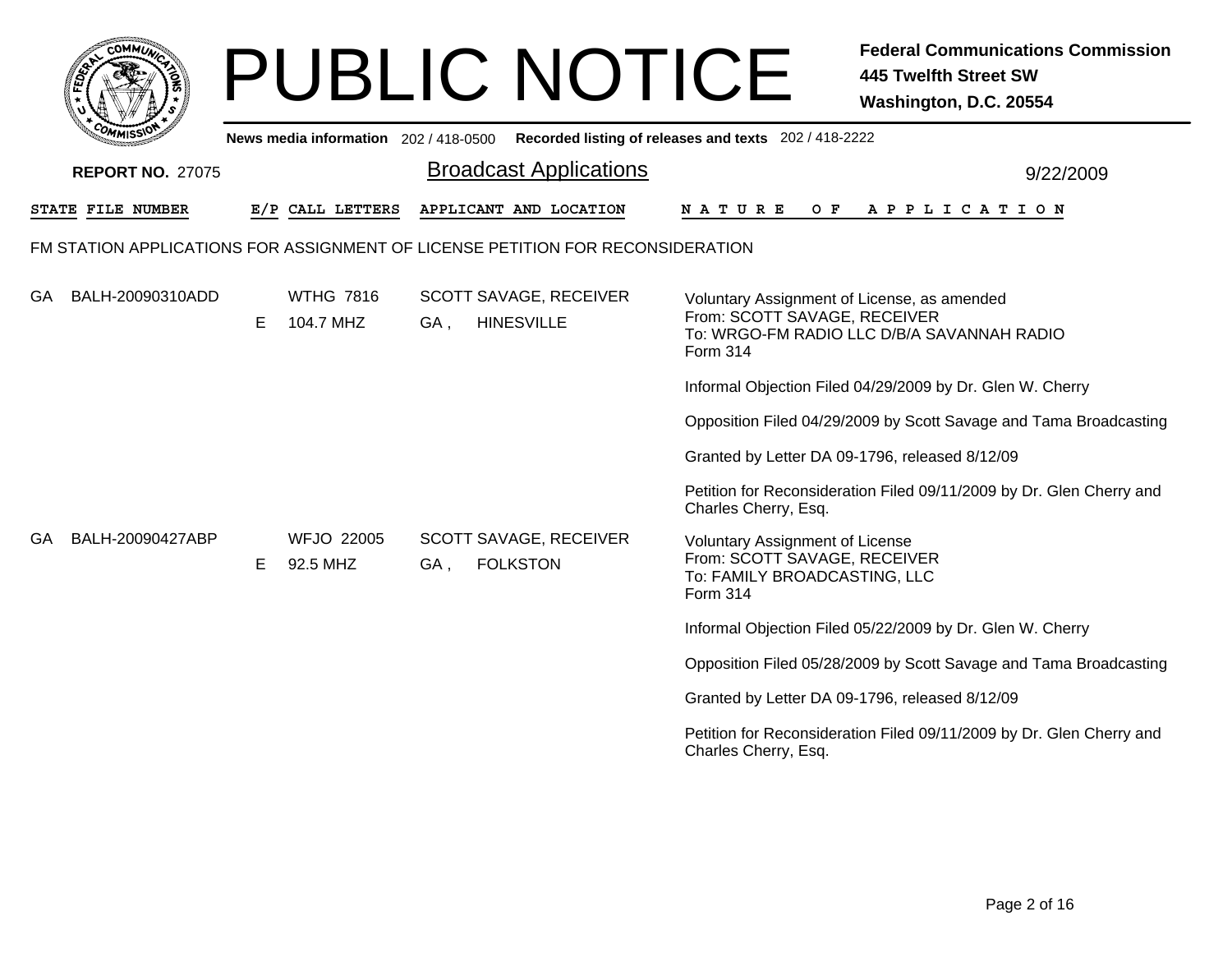|    | <b>COMMUT</b>           |    |                                              |                          | <b>PUBLIC NOTICE</b>                                                                        |                                                                                                                                    | <b>Federal Communications Commission</b><br><b>445 Twelfth Street SW</b><br>Washington, D.C. 20554 |  |
|----|-------------------------|----|----------------------------------------------|--------------------------|---------------------------------------------------------------------------------------------|------------------------------------------------------------------------------------------------------------------------------------|----------------------------------------------------------------------------------------------------|--|
|    |                         |    |                                              |                          | News media information 202 / 418-0500 Recorded listing of releases and texts 202 / 418-2222 |                                                                                                                                    |                                                                                                    |  |
|    | <b>REPORT NO. 27075</b> |    |                                              |                          | <b>Broadcast Applications</b>                                                               |                                                                                                                                    | 9/22/2009                                                                                          |  |
|    | STATE FILE NUMBER       |    | E/P CALL LETTERS                             |                          | APPLICANT AND LOCATION                                                                      | N A T U R E                                                                                                                        | OF APPLICATION                                                                                     |  |
|    |                         |    |                                              |                          | FM TRANSLATOR APPLICATIONS FOR ASSIGNMENT OF LICENSE ACCEPTED FOR FILING                    |                                                                                                                                    |                                                                                                    |  |
| ND | BALFT-20090917AAK       | E  | K261BA 62217<br>100.1 MHZ                    | CORP. OF ND<br>$ND$ ,    | STANDEF BROADCASTING<br><b>ROLLA</b>                                                        | Voluntary Assignment of License<br>From: STANDEF BROADCASTING CORP.<br>PERFORMING ARTS<br><b>Form 345</b>                          | To: DOWN EAST COMM'S, INC./CDC/CENTER FOR THE                                                      |  |
| IL | BALFT-20090917AAS       | E. | 97.9 MHZ                                     | IL,                      | W250AT 152539 RADIO ASSIST MINISTRY, INC.<br><b>MONTICELLO</b>                              | <b>Voluntary Assignment of License</b><br>From: RADIO ASSIST MINISTRY, INC.<br>Form 345                                            | To: SAGA COMMUNICATIONS OF ILLINOIS, LLC                                                           |  |
| CA | BALFT-20090917ABG       | E. | K279BE 141845 HORIZON CHRISTIAN<br>103.7 MHZ | <b>FELLOWSHIP</b><br>CA, | <b>BAKERSFIELD</b>                                                                          | <b>Voluntary Assignment of License</b><br>From: HORIZON CHRISTIAN FELLOWSHIP<br>To: CALVARY CHAPEL OF COSTA MESA, INC.<br>Form 345 |                                                                                                    |  |
|    |                         |    |                                              |                          | DIGITAL AUXILIARY APPLICATIONS FOR AUXILIARY PERMIT ACCEPTED FOR FILING                     |                                                                                                                                    |                                                                                                    |  |
| NJ | BXPCDT-20090917AAH      | E. | CHAN-40                                      | G.P.<br>NJ.              | WXTV-DT 74215 WXTV LICENSE PARTNERSHIP,<br><b>PATERSON</b>                                  | CP for auxiliary purposes.                                                                                                         |                                                                                                    |  |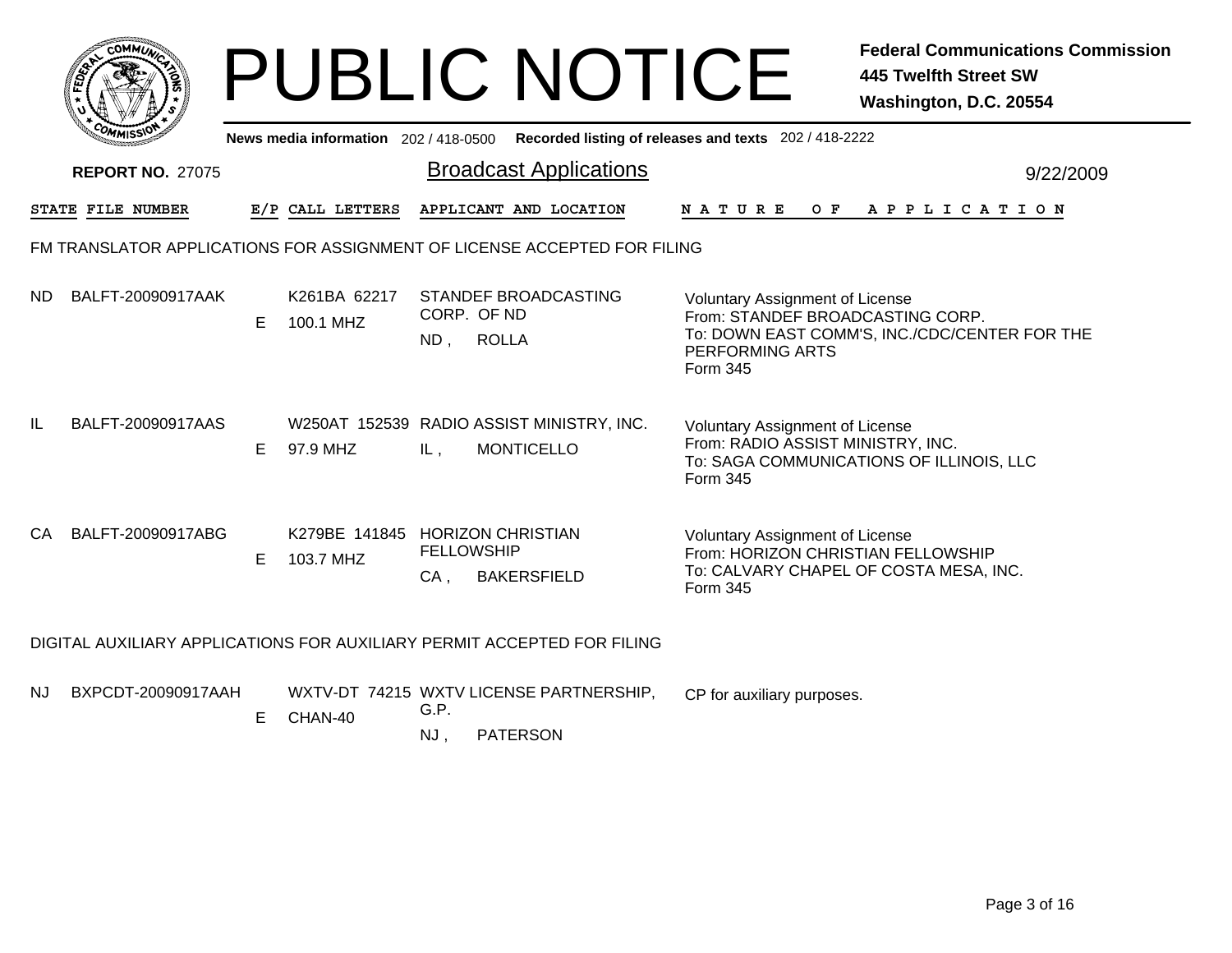|     |                         |    |                                       | <b>PUBLIC NOTICE</b><br><b>445 Twelfth Street SW</b><br>Washington, D.C. 20554                            | <b>Federal Communications Commission</b> |
|-----|-------------------------|----|---------------------------------------|-----------------------------------------------------------------------------------------------------------|------------------------------------------|
|     |                         |    | News media information 202 / 418-0500 | Recorded listing of releases and texts 202 / 418-2222                                                     |                                          |
|     | <b>REPORT NO. 27075</b> |    |                                       | <b>Broadcast Applications</b>                                                                             | 9/22/2009                                |
|     | STATE FILE NUMBER       |    | E/P CALL LETTERS                      | APPLICANT AND LOCATION<br>N A T U R E<br>O F<br>A P P L I C A T I O N                                     |                                          |
|     |                         |    |                                       | DIGITAL AUXILIARY APPLICATIONS FOR AUXILIARY PERMIT ACCEPTED FOR FILING                                   |                                          |
| NJ  | BXPCDT-20090917AAJ      | Е  | CHAN-30                               | WFUT-DT 60555 UNIVISION NEW YORK LLC<br>CP for auxiliary purposes.<br>NJ,<br><b>NEWARK</b>                |                                          |
| NY. | BXPCDT-20090917ACR      | E. | <b>WABC-TV 1328</b><br>CHAN-7         | AMERICAN BROADCASTING<br>CP for auxiliary purposes.<br><b>COMPANIES, INC</b><br>$NY$ ,<br><b>NEW YORK</b> |                                          |
|     |                         |    |                                       | DIGITAL TRANSLATOR OR DIGITAL LPTV APPLICATIONS FOR DIGITAL FLASH CUT ACCEPTED FOR FILING                 |                                          |
| CO  | BDFCDTV-20090917ACV     | E. | K13AV 25644<br>CHAN-13                | <b>GUNNISON COUNTY</b><br>Minor change of callsign K13AV.<br>METROPOLITAN RECREATION<br><b>DISTRICT</b>   |                                          |
|     |                         |    |                                       | <b>GUNNISON</b><br>CO <sub>1</sub>                                                                        |                                          |
|     |                         |    |                                       | AM STATION APPLICATIONS FOR DIRECT MEASUREMENT ACCEPTED FOR FILING                                        |                                          |
|     | TX BZ-20090909ACX       |    | <b>KROD 14908</b>                     | <b>REGENT BROADCASTING OF EL</b><br><b>Direct Measurement</b>                                             |                                          |

- PASO, INC. P 600 KHZ
	- TX , EL PASO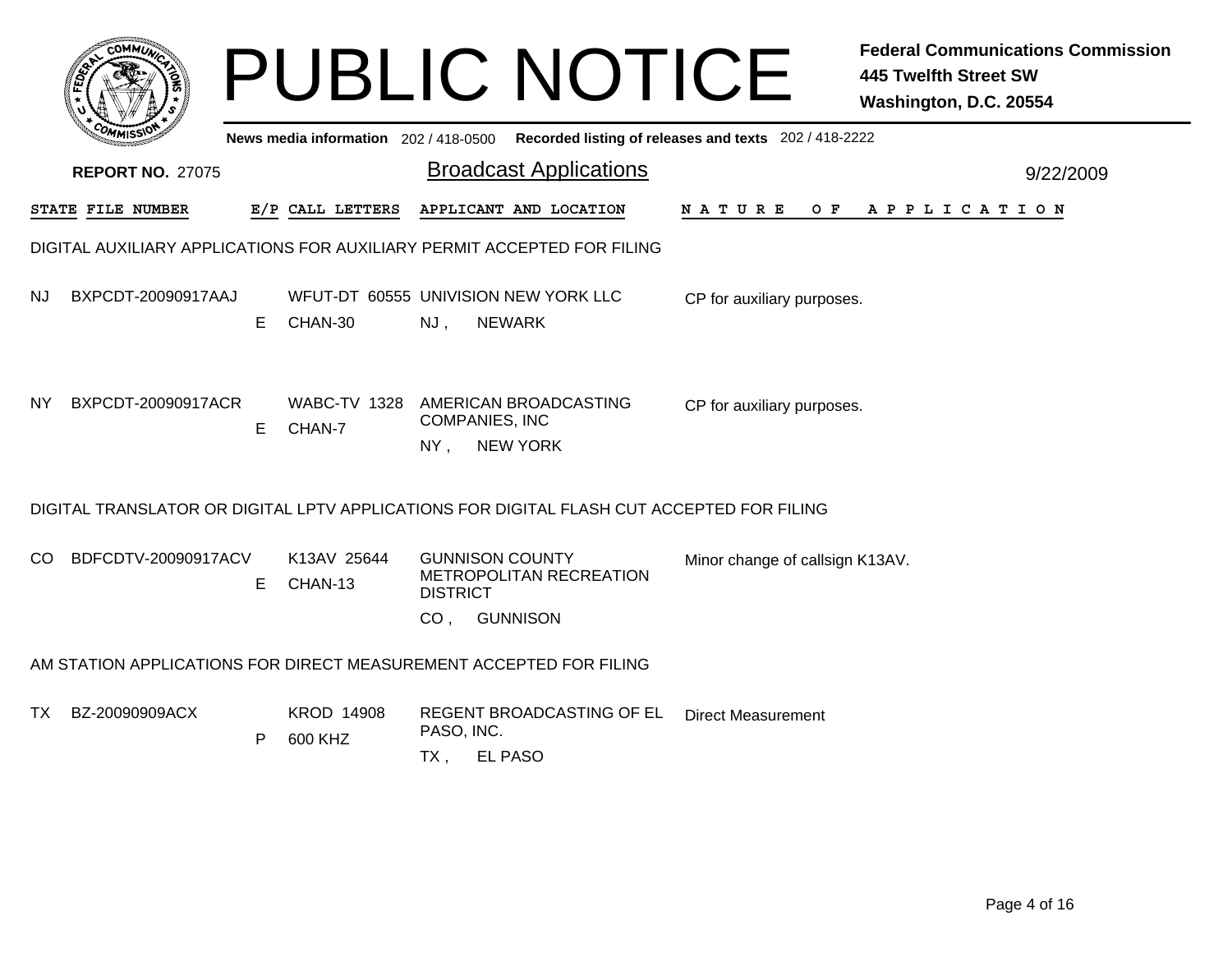|     |                         |    |                                       |        | <b>PUBLIC NOTICE</b>                                                                 |                                                       | <b>Federal Communications Commission</b><br><b>445 Twelfth Street SW</b><br>Washington, D.C. 20554 |
|-----|-------------------------|----|---------------------------------------|--------|--------------------------------------------------------------------------------------|-------------------------------------------------------|----------------------------------------------------------------------------------------------------|
|     |                         |    | News media information 202 / 418-0500 |        |                                                                                      | Recorded listing of releases and texts 202 / 418-2222 |                                                                                                    |
|     | <b>REPORT NO. 27075</b> |    |                                       |        | <b>Broadcast Applications</b>                                                        |                                                       | 9/22/2009                                                                                          |
|     | STATE FILE NUMBER       |    | E/P CALL LETTERS                      |        | APPLICANT AND LOCATION                                                               | N A T U R E                                           | OF APPLICATION                                                                                     |
|     |                         |    |                                       |        | AM STATION APPLICATIONS FOR DIRECT MEASUREMENT ACCEPTED FOR FILING                   |                                                       |                                                                                                    |
| NY. | BZ-20090909ACY          | P  | <b>WALK 10136</b><br>1370 KHZ         | $NY$ , | ALOHA STATION TRUST, LLC<br><b>PATCHOGUE</b>                                         | <b>Direct Measurement</b>                             |                                                                                                    |
| IL  | BZ-20090911ACD          | P  | <b>WBCP 71211</b><br>1580 KHZ         | IL,    | P & C ENTERPRISES, INC.<br><b>URBANA</b>                                             | <b>Direct Measurement</b>                             |                                                                                                    |
| TX. | BZ-20090914ACO          | P  | KJTV 55061<br>950 KHZ                 | TX,    | RAMAR COMMUNICATIONS, INC.<br><b>LUBBOCK</b>                                         | <b>Direct Measurement</b>                             |                                                                                                    |
|     |                         |    |                                       |        | DIGITAL TRANSLATOR OR DIGITAL LPTV APPLICATIONS FOR DISPLACEMENT ACCEPTED FOR FILING |                                                       |                                                                                                    |
| AΖ  | BDISDTT-20090917AAE     | E. | K63AE 53926<br>CHAN-36                | AZ,    | KOAT HEARST-ARGYLE<br>TELEVISION, INC.<br>MANY FARMS, ETC.                           | Minor change of callsign K63AE.                       |                                                                                                    |
| NM. | BDISDTT-20090917AAF     | E. | K62AL 53907<br>CHAN-48                | NM,    | KOAT HEARST-ARGYLE<br>TELEVISION, INC.<br><b>ROSWELL</b>                             | Minor change of callsign K62AL.                       |                                                                                                    |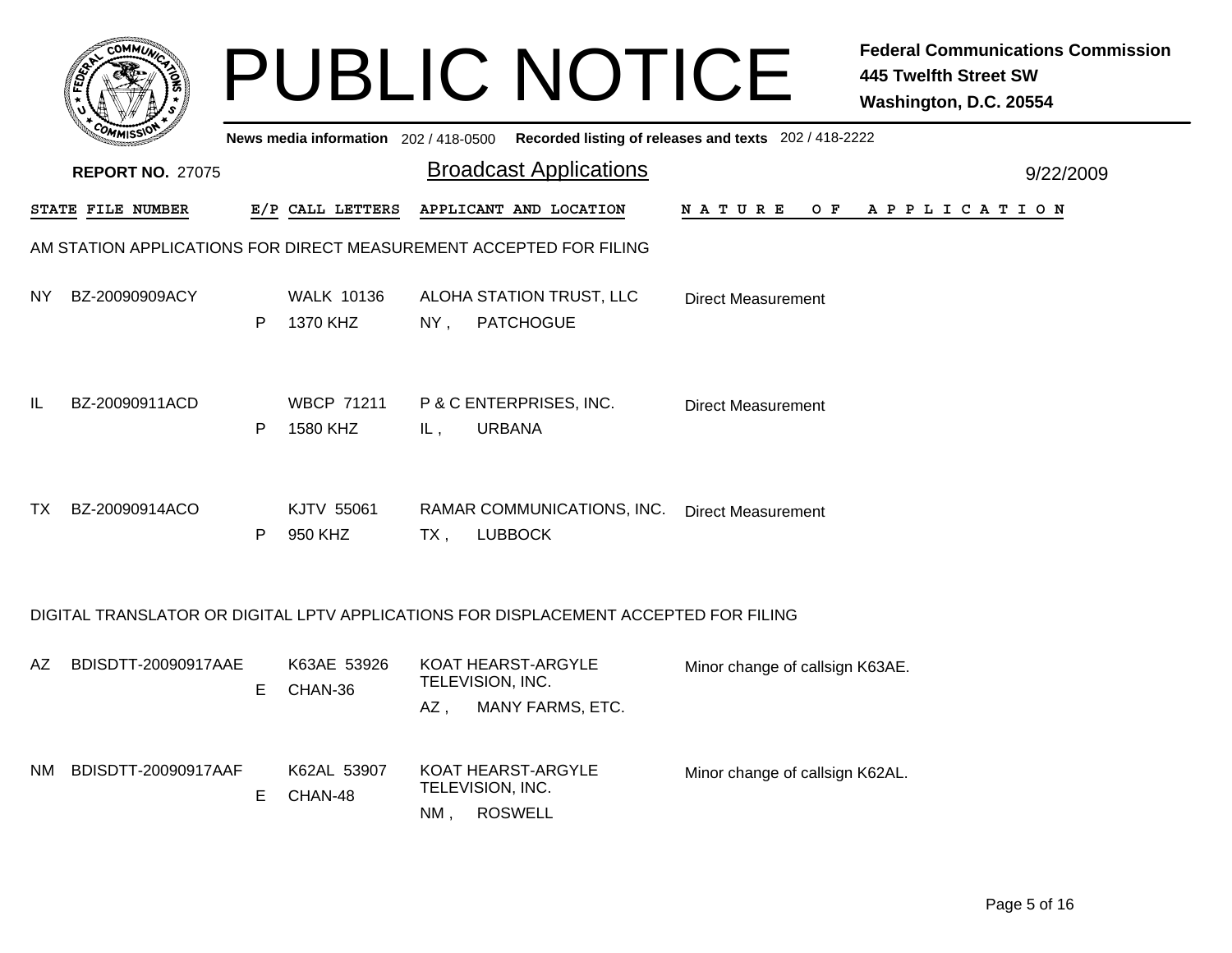|     |                          |    |                                       | <b>PUBLIC NOTICE</b>                                                                                 |                                                       | <b>Federal Communications Commission</b><br><b>445 Twelfth Street SW</b><br>Washington, D.C. 20554 |
|-----|--------------------------|----|---------------------------------------|------------------------------------------------------------------------------------------------------|-------------------------------------------------------|----------------------------------------------------------------------------------------------------|
|     |                          |    | News media information 202 / 418-0500 |                                                                                                      | Recorded listing of releases and texts 202 / 418-2222 |                                                                                                    |
|     | <b>REPORT NO. 27075</b>  |    |                                       | <b>Broadcast Applications</b>                                                                        |                                                       | 9/22/2009                                                                                          |
|     | <b>STATE FILE NUMBER</b> |    | E/P CALL LETTERS                      | APPLICANT AND LOCATION                                                                               | N A T U R E<br>O F                                    | A P P L I C A T I O N                                                                              |
|     |                          |    |                                       | AM STATION APPLICATIONS FOR LICENSE TO COVER ACCEPTED FOR FILING                                     |                                                       |                                                                                                    |
|     | WV BL-20090909ACW        | P  | <b>WBUC 9301</b><br>1460 KHZ          | <b>WEST VIRGINIA RADIO</b><br><b>CORPORATION OF</b><br><b>BUCKHANNON</b><br>WV.<br><b>BUCKHANNON</b> | License to cover.                                     |                                                                                                    |
|     |                          |    |                                       | DIGITAL TV APPLICATIONS FOR LICENSE TO COVER ACCEPTED FOR FILING                                     |                                                       |                                                                                                    |
|     | WA BLCDT-20090917AAN     | Е  | KMYQ 69571<br>CHAN-25                 | <b>TRIBUNE TELEVISION</b><br>HOLDINGS, INC.,<br>DEBTOR-IN-POSSESSION<br>WA, SEATTLE                  | callsign KMYQ.                                        | License to cover construction permit no: BPCDT-20080227AAB,                                        |
| KS. | BLEDT-20090917AAW        | Е  | <b>KTWU 70938</b><br>CHAN-11          | <b>WASHBURN UNIVERSITY OF</b><br><b>TOPEKA</b><br><b>TOPEKA</b><br>KS,                               | callsign KTWU.                                        | License to cover construction permit no: BPEDT-20090728ACW,                                        |
| MN. | BLCDT-20090917AAY        | E  | WDIO-DT 71338 WDIO-TV, LLC<br>CHAN-10 | $MN$ .<br><b>DULUTH</b>                                                                              | callsign WDIO-DT.                                     | License to cover construction permit no: BMPCDT-20080620ABZ,                                       |
| CO. | BLCDT-20090917ACG        | E. | <b>KDVR 126</b><br>CHAN-32            | <b>COMMUNITY TELEVISION OF</b><br>COLORADO LICENSE, LLC<br>CO <sub>1</sub><br><b>DENVER</b>          | callsign KDVR.                                        | License to cover construction permit no: BPCDT-20080207APA,                                        |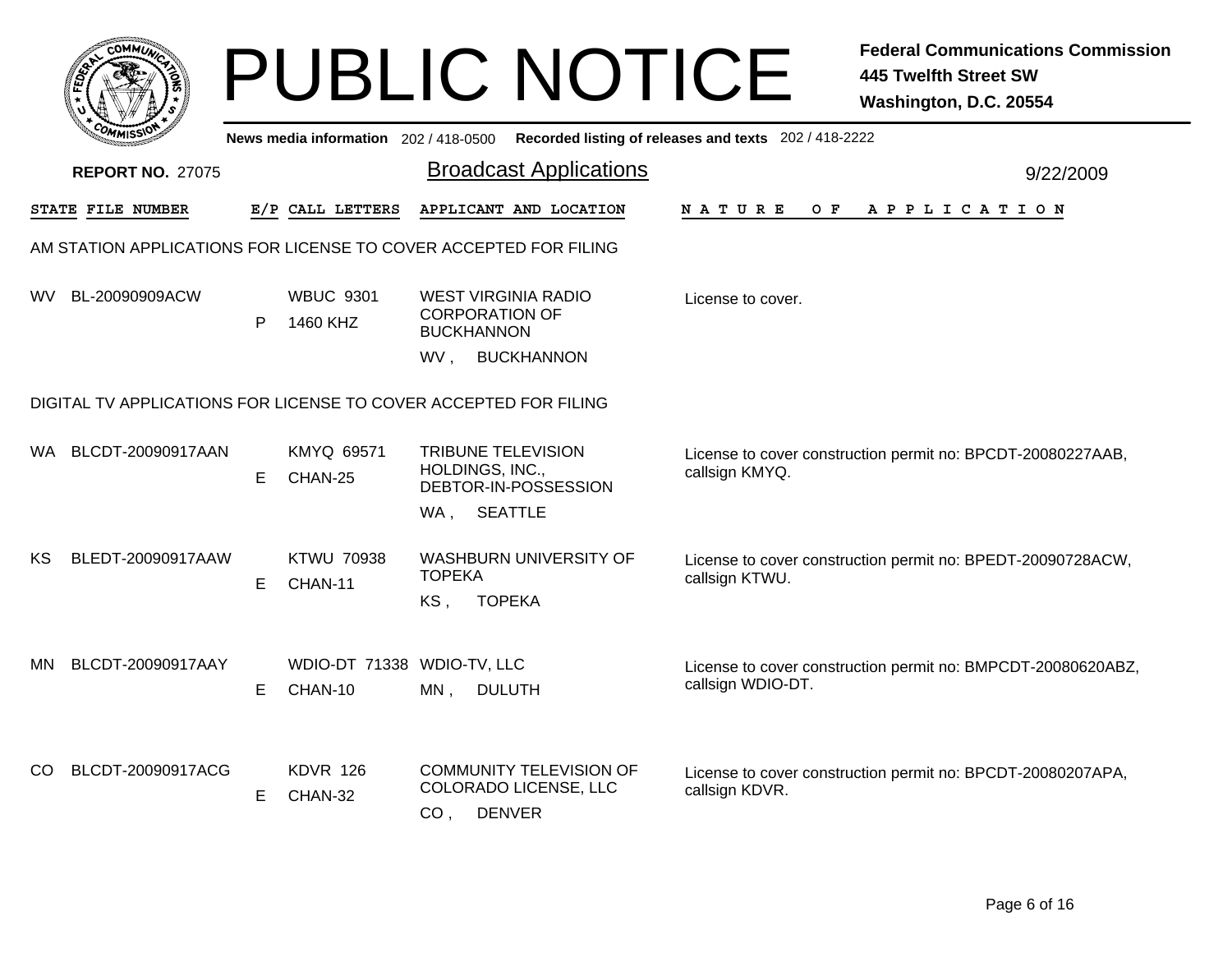|     | <b>OMMIT</b>                                 |    |                                       | <b>PUBLIC NOTICE</b>                                                                          |                                                       | <b>Federal Communications Commission</b><br><b>445 Twelfth Street SW</b><br>Washington, D.C. 20554 |
|-----|----------------------------------------------|----|---------------------------------------|-----------------------------------------------------------------------------------------------|-------------------------------------------------------|----------------------------------------------------------------------------------------------------|
|     |                                              |    | News media information 202 / 418-0500 |                                                                                               | Recorded listing of releases and texts 202 / 418-2222 |                                                                                                    |
|     | <b>REPORT NO. 27075</b>                      |    |                                       | <b>Broadcast Applications</b>                                                                 |                                                       | 9/22/2009                                                                                          |
|     | <b>STATE FILE NUMBER</b>                     |    | E/P CALL LETTERS                      | APPLICANT AND LOCATION                                                                        | N A T U R E<br>O F                                    | A P P L I C A T I O N                                                                              |
|     |                                              |    |                                       | FM STATION APPLICATIONS FOR LICENSE TO COVER ACCEPTED FOR FILING                              |                                                       |                                                                                                    |
| CO  | BLH-20090917ABD                              | E. | <b>KVRH-FM 1020</b><br>92.3 MHZ       | THREE EAGLES<br><b>COMMUNICATIONS OF</b><br>COLORADO, LLC<br><b>SALIDA</b><br>CO <sub>1</sub> | License to cover.                                     |                                                                                                    |
|     | FM STATION APPLICATIONS FOR LICENSE TO COVER |    |                                       |                                                                                               |                                                       |                                                                                                    |
| WY. | BLH-20090722AAK                              | Е  | KYPT 166004<br>104.3 MHZ              | <b>MARTIN DIRST</b><br>WY,<br><b>DANIEL</b>                                                   | License to cover.<br>Communications                   | Informal Objection Filed 08/06/2009 by Robert Rule d.b.a Rule                                      |
|     |                                              |    |                                       | FM TRANSLATOR APPLICATIONS FOR LICENSE TO COVER ACCEPTED FOR FILING                           | Opposition Filed 09/15/2009 by Martin Dirst           |                                                                                                    |
| LA  | BLFT-20090917ABV                             | E. | K220EU 21099<br>91.9 MHZ              | CALVARY CHAPEL OF TWIN<br>FALLS, INC.<br><b>NEW ROADS</b><br>$LA$ ,                           | License to cover.                                     |                                                                                                    |
|     | GA BLFT-20090917ABY                          | Е  | W205CI 148550<br>88.9 MHZ             | EDGEWATER BROADCASTING,<br>INC.<br><b>TALLAPOOSA</b><br>GA,                                   | License to cover.                                     |                                                                                                    |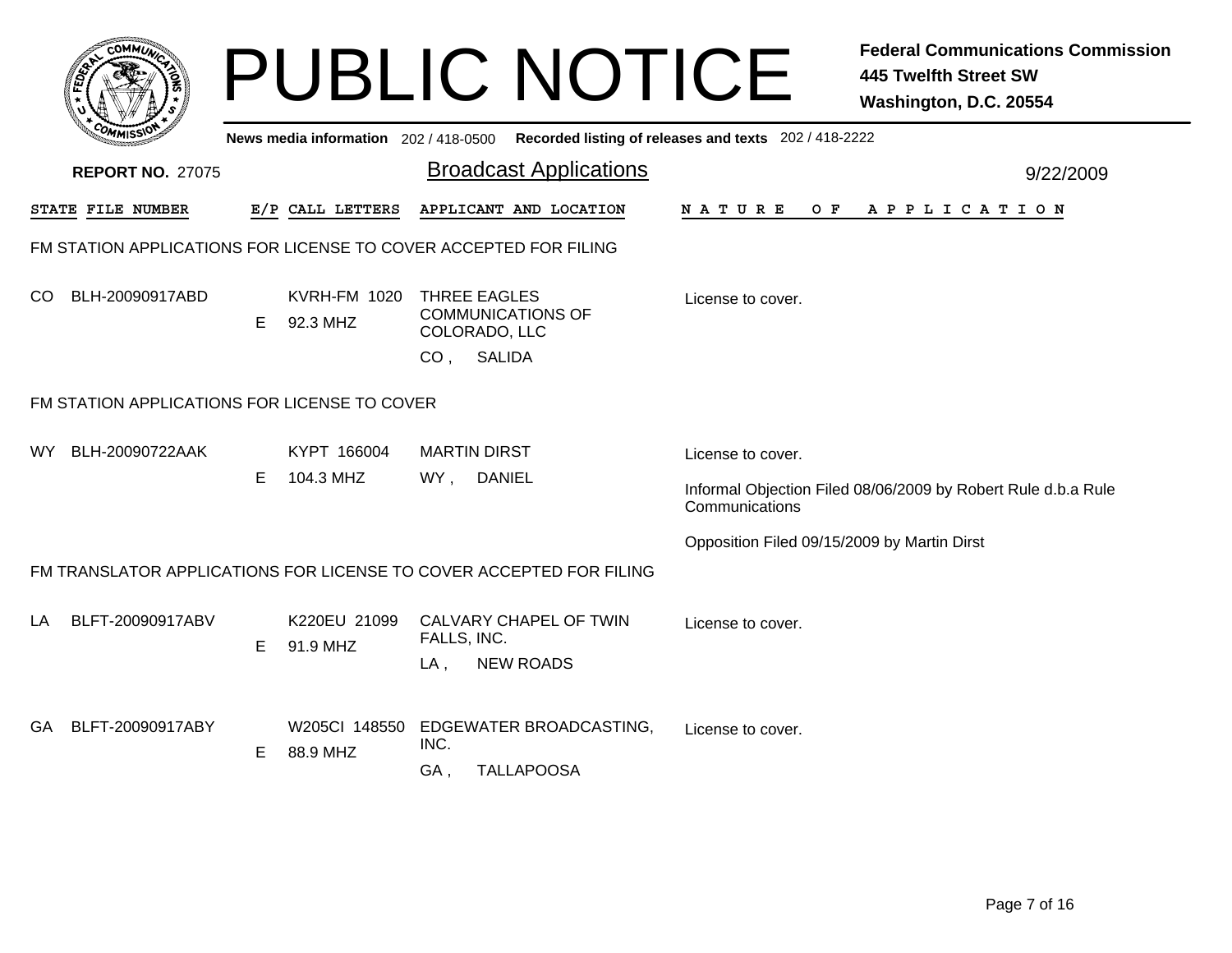|           |                                                                                                          |    |                                |        | <b>PUBLIC NOTICE</b>                                                                        |                                        | <b>Federal Communications Commission</b><br><b>445 Twelfth Street SW</b><br>Washington, D.C. 20554 |  |  |
|-----------|----------------------------------------------------------------------------------------------------------|----|--------------------------------|--------|---------------------------------------------------------------------------------------------|----------------------------------------|----------------------------------------------------------------------------------------------------|--|--|
|           |                                                                                                          |    |                                |        | News media information 202 / 418-0500 Recorded listing of releases and texts 202 / 418-2222 |                                        |                                                                                                    |  |  |
|           | <b>REPORT NO. 27075</b>                                                                                  |    |                                |        | <b>Broadcast Applications</b>                                                               |                                        | 9/22/2009                                                                                          |  |  |
|           | STATE FILE NUMBER                                                                                        |    | E/P CALL LETTERS               |        | APPLICANT AND LOCATION                                                                      | N A T U R E                            | OF APPLICATION                                                                                     |  |  |
|           |                                                                                                          |    |                                |        | FM TRANSLATOR APPLICATIONS FOR LICENSE TO COVER ACCEPTED FOR FILING                         |                                        |                                                                                                    |  |  |
| GA        | BLFT-20090917ACD                                                                                         | E. | 89.7 MHZ                       | GA,    | W209CG 150669 RADIO ASSIST MINISTRY, INC.<br><b>TALLAPOOSA</b>                              | License to cover.                      |                                                                                                    |  |  |
|           | FM AUXILIARY TRANSMITTING ANTENNA APPLICATIONS FOR LICENSE TO COVER AUXILIARY PERMIT ACCEPTED FOR FILING |    |                                |        |                                                                                             |                                        |                                                                                                    |  |  |
| VA        | BXLH-20090917ABR                                                                                         | E. | <b>WDYL 27439</b><br>100.9 MHZ | VA.    | COX RADIO, INC.<br><b>CHESTER</b>                                                           | License to cover auxiliary permit.     |                                                                                                    |  |  |
|           |                                                                                                          |    |                                |        | FM STATION APPLICATIONS FOR MINOR AMENDMENT TO A CONSTRUCTION PERMIT RECEIVED               |                                        |                                                                                                    |  |  |
| KS.       | BNPED-20071022AFA                                                                                        | E. | NEW 176783<br>89.1 MHZ         | KS,    | DAYSPRING MINISTRIES OF<br><b>CONCORD BAPTIST CHURCH</b><br>DODGE CITY                      | Engineering Amendment filed 09/17/2009 |                                                                                                    |  |  |
| <b>TX</b> | BPH-20090827ACZ                                                                                          | E  | <b>KNRG 15113</b><br>92.3 MHZ  | $TX$ , | ROY E. HENDERSON TR/AS NEW<br>ULM BROADCASTING CO.<br><b>NEW ULM</b>                        | Engineering Amendment filed 09/17/2009 |                                                                                                    |  |  |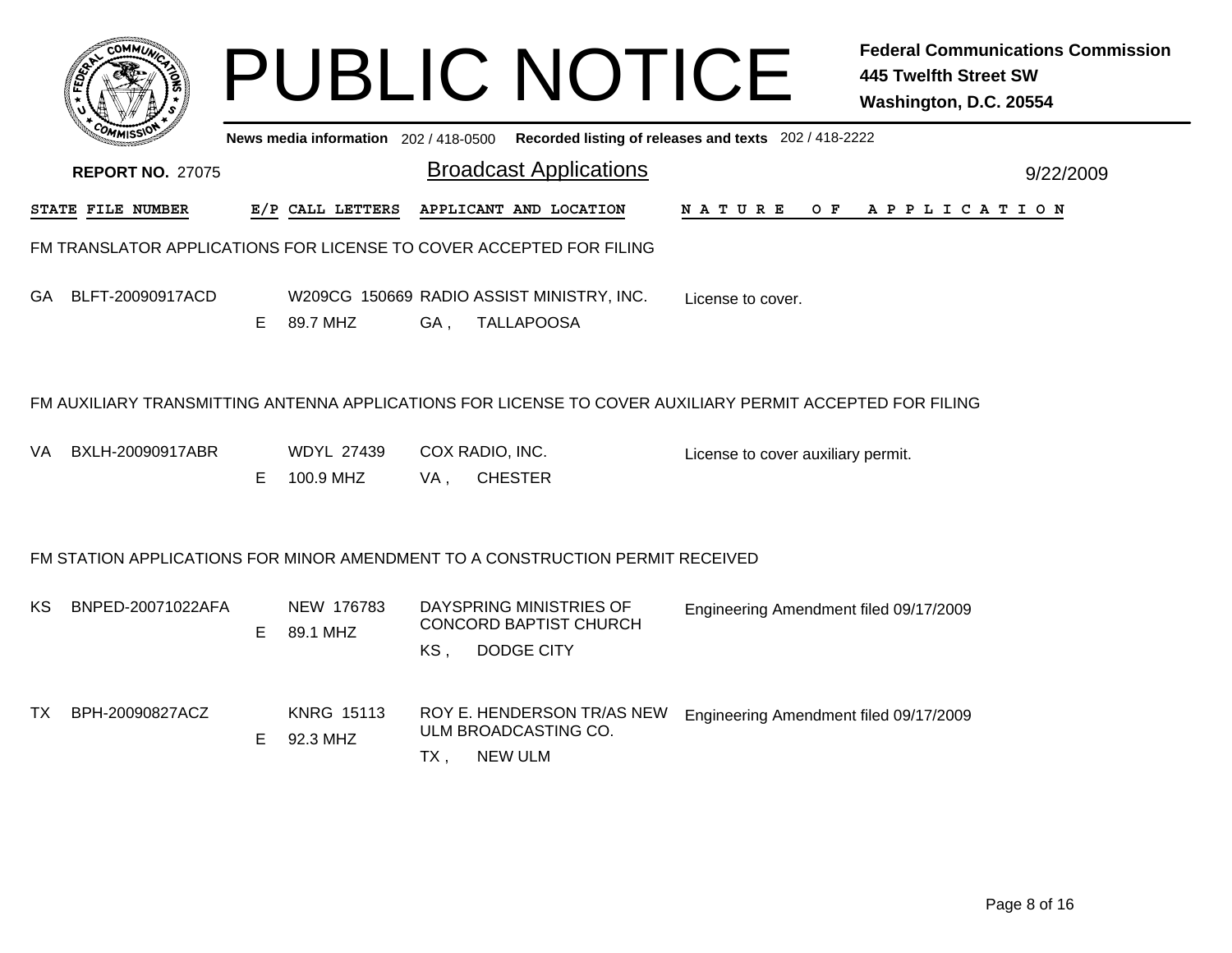| <b>AMUNT</b><br>CO.<br>¢ |  |
|--------------------------|--|
| c<br>۰<br>FEDET<br>ř,    |  |
|                          |  |
| $c_{O}$<br><b>MISS</b>   |  |
| $\sim$                   |  |

## PUBLIC NOTICE **Federal Communications Commission 445 Twelfth Street SW Washington, D.C. 20554**

|     | <b>COMMISSION</b>                                                                   |    | News media information 202 / 418-0500 |        |                                                                    | Recorded listing of releases and texts 202 / 418-2222 |  |  |  |
|-----|-------------------------------------------------------------------------------------|----|---------------------------------------|--------|--------------------------------------------------------------------|-------------------------------------------------------|--|--|--|
|     | <b>Broadcast Applications</b><br><b>REPORT NO. 27075</b><br>9/22/2009               |    |                                       |        |                                                                    |                                                       |  |  |  |
|     | STATE FILE NUMBER                                                                   |    | E/P CALL LETTERS                      |        | APPLICANT AND LOCATION                                             | <b>NATURE</b><br>A P P L I C A T I O N<br>O F         |  |  |  |
|     | AM STATION APPLICATIONS FOR MINOR CHANGE TO A LICENSED FACILITY ACCEPTED FOR FILING |    |                                       |        |                                                                    |                                                       |  |  |  |
| NY. | BP-20090917AAR                                                                      | E. | WFNY 129191<br>1440 KHZ               | $NY$ , | MICHAEL A. SLEEZER<br><b>GLOVERSVILLE</b>                          | Minor change in licensed facilities.                  |  |  |  |
|     | FM STATION APPLICATIONS FOR MINOR CHANGE TO A LICENSED FACILITY ACCEPTED FOR FILING |    |                                       |        |                                                                    |                                                       |  |  |  |
| FL. | BPED-20090917ABC                                                                    | E. | <b>WKWR 90274</b><br>90.1 MHZ         | FL,    | <b>BROADCASTING FOR THE</b><br>CHALLENGED, INC.<br><b>KEY WEST</b> | Minor change in licensed facilities.                  |  |  |  |
| MI  | BPH-20090917ABS                                                                     | Е  | <b>WUPT 164244</b><br>100.3 MHZ       | MI,    | RADIOACTIVE, LLC<br><b>GWINN</b>                                   | Minor change in licensed facilities.                  |  |  |  |
| MI  | BPH-20090917ABT                                                                     | E. | WUPZ 164243<br>94.9 MHZ               | MI,    | RADIOACTIVE, LLC<br><b>CHOCOLAY TOWNSHIP</b>                       | Minor change in licensed facilities.                  |  |  |  |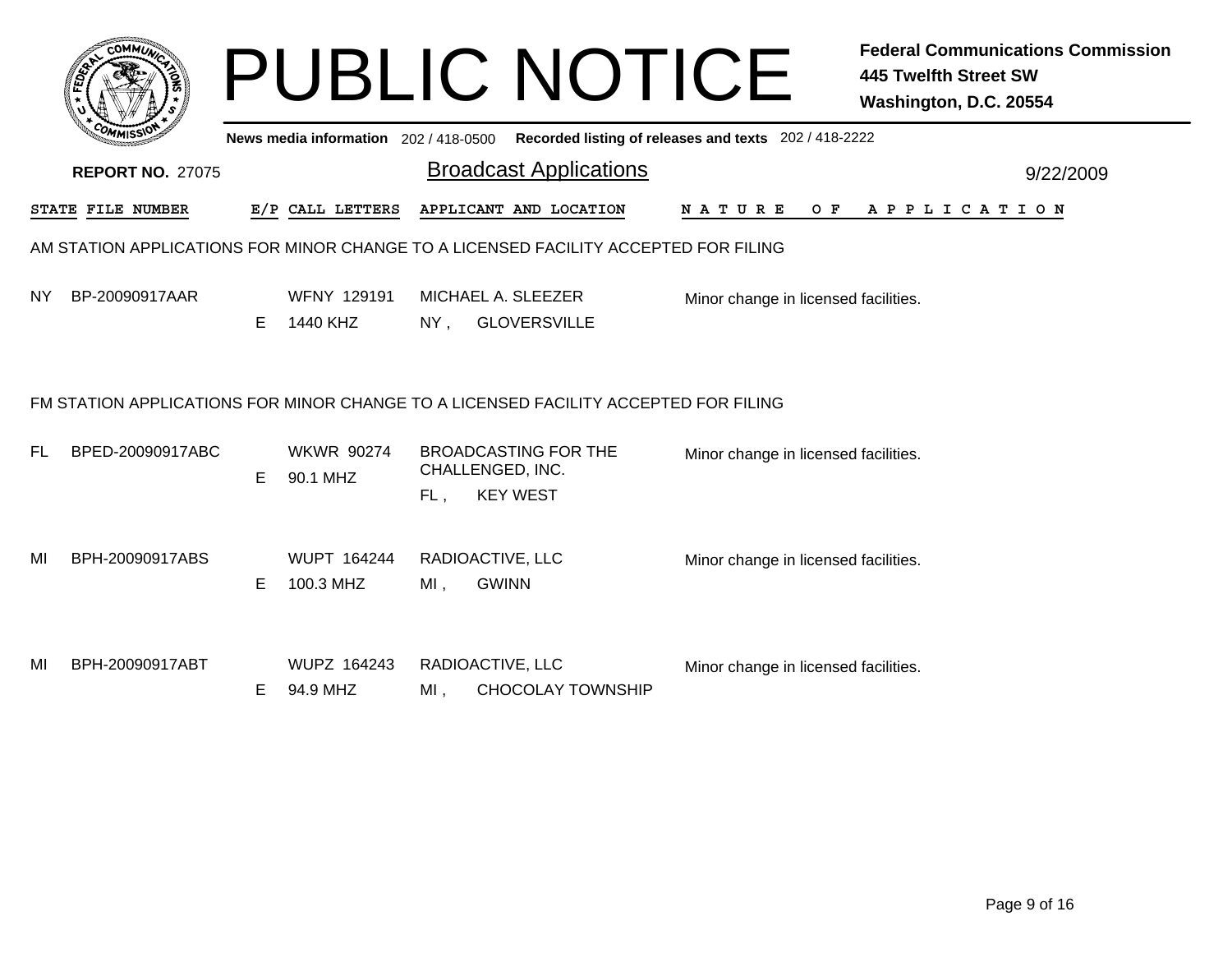| <b>COMMI</b>                                                                                 |   |                                     |                   | <b>PUBLIC NOTICE</b>                      |                                                                                  | <b>Federal Communications Commission</b><br><b>445 Twelfth Street SW</b><br>Washington, D.C. 20554 |
|----------------------------------------------------------------------------------------------|---|-------------------------------------|-------------------|-------------------------------------------|----------------------------------------------------------------------------------|----------------------------------------------------------------------------------------------------|
|                                                                                              |   | News media information 202/418-0500 |                   |                                           | Recorded listing of releases and texts 202 / 418-2222                            |                                                                                                    |
| <b>REPORT NO. 27075</b>                                                                      |   |                                     |                   | <b>Broadcast Applications</b>             |                                                                                  | 9/22/2009                                                                                          |
| STATE FILE NUMBER                                                                            |   | E/P CALL LETTERS                    |                   | APPLICANT AND LOCATION                    | N A T U R E<br>O F                                                               | A P P L I C A T I O N                                                                              |
| FM STATION APPLICATIONS FOR MINOR CHANGE TO A LICENSED FACILITY APPLICATION REINSTATED       |   |                                     |                   |                                           |                                                                                  |                                                                                                    |
| BPH-20090421ABK<br>SC                                                                        |   | <b>WTUA 23895</b><br>105.9 MHZ      | SC,               | PRAISE COMMUNICATIONS, INC                | Minor change in licensed facilities.                                             |                                                                                                    |
|                                                                                              | Е |                                     |                   | <b>ST. STEPHEN</b>                        | Engineering Amendment filed 05/12/2009                                           |                                                                                                    |
|                                                                                              |   |                                     |                   |                                           | Published in the Federal Register 06/26/2009                                     |                                                                                                    |
|                                                                                              |   |                                     |                   |                                           | Engineering Amendment filed 07/15/2009<br>Engineering Amendment filed 07/21/2009 |                                                                                                    |
|                                                                                              |   |                                     |                   |                                           | Dismissed by letter 9/15/2009                                                    |                                                                                                    |
|                                                                                              |   |                                     |                   |                                           | Application dismissal rescinded 9/17/2009<br>(No letter sent)                    |                                                                                                    |
| FM STATION APPLICATIONS FOR MINOR CHANGE TO A LICENSED FACILITY PETITION FOR RECONSIDERATION |   |                                     |                   |                                           |                                                                                  |                                                                                                    |
| BPED-20090811ABG<br>WV.                                                                      | Е | <b>WJJJ 77815</b><br>88.1 MHZ       |                   | SHOFAR BROADCASTING<br><b>CORPORATION</b> | Minor change in licensed facilities.                                             |                                                                                                    |
|                                                                                              |   |                                     | WV,               | <b>BECKLEY</b>                            | Corp.                                                                            | Petition for Reconsideration Filed 09/17/2009 by Shofar Broadcasting                               |
| FM TRANSLATOR APPLICATIONS FOR MINOR CHANGE TO A LICENSED FACILITY ACCEPTED FOR FILING       |   |                                     |                   |                                           |                                                                                  |                                                                                                    |
| BPFT-20090917AAP<br>AR.                                                                      |   | K276FD 148981                       | <b>FELLOWSHIP</b> | <b>HORIZON CHRISTIAN</b>                  |                                                                                  | Minor change in licensed facilities, callsign K276FD.                                              |
|                                                                                              | E | 92.3 MHZ                            | AR,               | <b>MARKED TREE</b>                        |                                                                                  |                                                                                                    |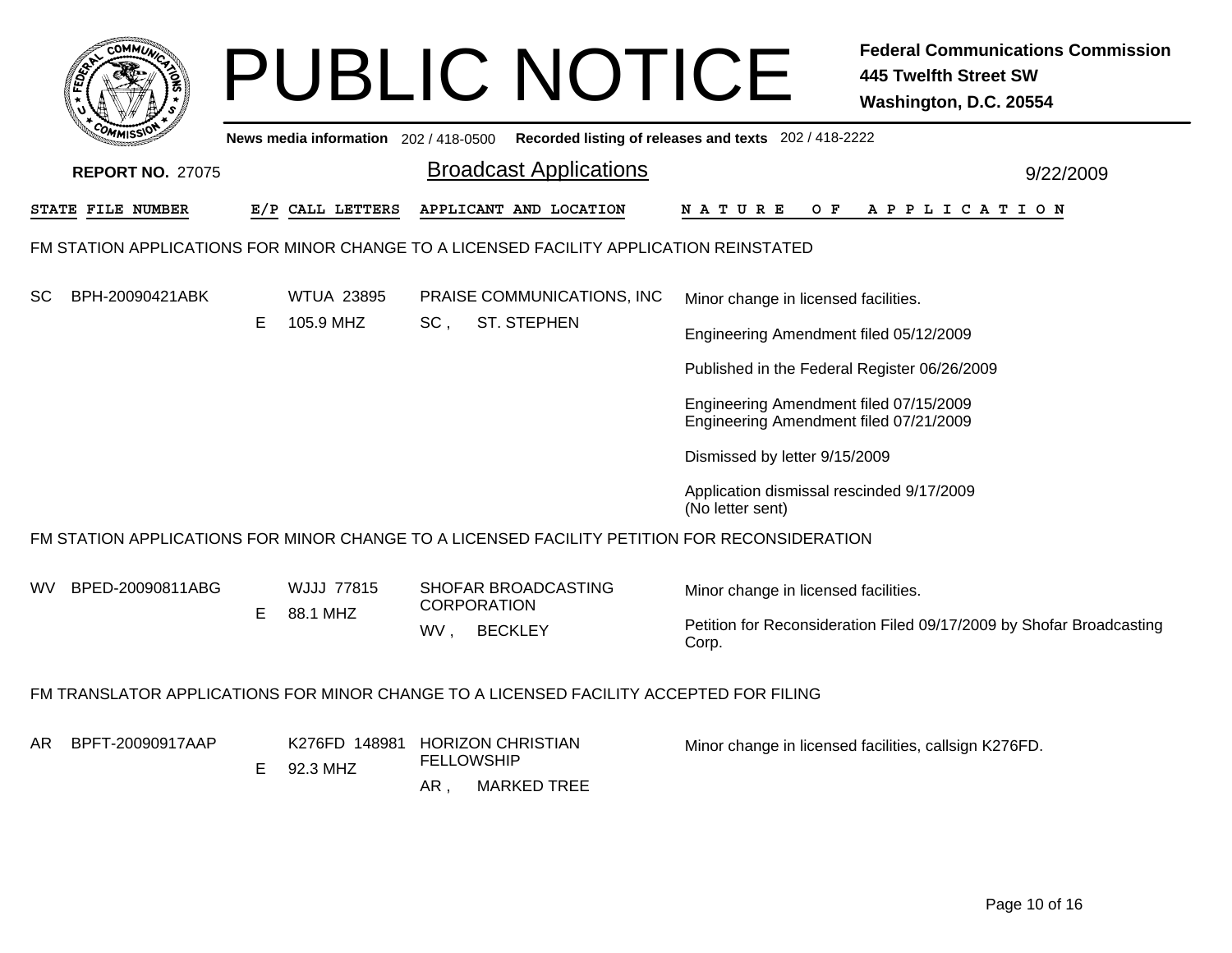|           | <b>COMMUT</b>           |    |                                               |        | <b>PUBLIC NOTICE</b>                                                                   |                                                       | <b>Federal Communications Commission</b><br><b>445 Twelfth Street SW</b><br>Washington, D.C. 20554 |
|-----------|-------------------------|----|-----------------------------------------------|--------|----------------------------------------------------------------------------------------|-------------------------------------------------------|----------------------------------------------------------------------------------------------------|
|           |                         |    | News media information 202 / 418-0500         |        |                                                                                        | Recorded listing of releases and texts 202 / 418-2222 |                                                                                                    |
|           | <b>REPORT NO. 27075</b> |    |                                               |        | <b>Broadcast Applications</b>                                                          |                                                       | 9/22/2009                                                                                          |
|           | STATE FILE NUMBER       |    | E/P CALL LETTERS                              |        | APPLICANT AND LOCATION                                                                 | O F<br>N A T U R E                                    | A P P L I C A T I O N                                                                              |
|           |                         |    |                                               |        | FM TRANSLATOR APPLICATIONS FOR MINOR CHANGE TO A LICENSED FACILITY ACCEPTED FOR FILING |                                                       |                                                                                                    |
| AΖ        | BPFT-20090917AAQ        | E. | K240BD 33804<br>95.9 MHZ                      | AZ,    | 1TV.COM, INC.<br>FT MCDOWELL                                                           |                                                       | Minor change in licensed facilities, callsign K240BD.                                              |
| FL.       | BPFT-20090917ABP        | E. | W296BY 85933<br>106.7 MHZ                     | FL,    | WAY-FM MEDIA GROUP, INC<br><b>INDIANTOWN</b>                                           |                                                       | Minor change in licensed facilities, callsign W296BY.                                              |
| <b>NV</b> | BPFT-20090917ABZ        | E. | 94.7 MHZ                                      | NV,    | K235BU 156220 ONDAS DE VIDA, NETWORK, INC.<br><b>CHARLESTON PARK</b>                   |                                                       | Minor change in licensed facilities, callsign K235BU.                                              |
| KS.       | BPFT-20090917ACE        | E. | K275BD 149164 ZIMMER RADIO, INC.<br>102.9 MHZ | KS,    | <b>PITTSBURG</b>                                                                       |                                                       | Minor change in licensed facilities, callsign K275BD.                                              |
| NE.       | BPFT-20090917ACO        | E. | 93.3 MHZ                                      | $NE$ , | K227BQ 144625 LEGACY COMMUNICATIONS, LLC<br><b>HASTINGS</b>                            |                                                       | Minor change in licensed facilities, callsign K227BQ.                                              |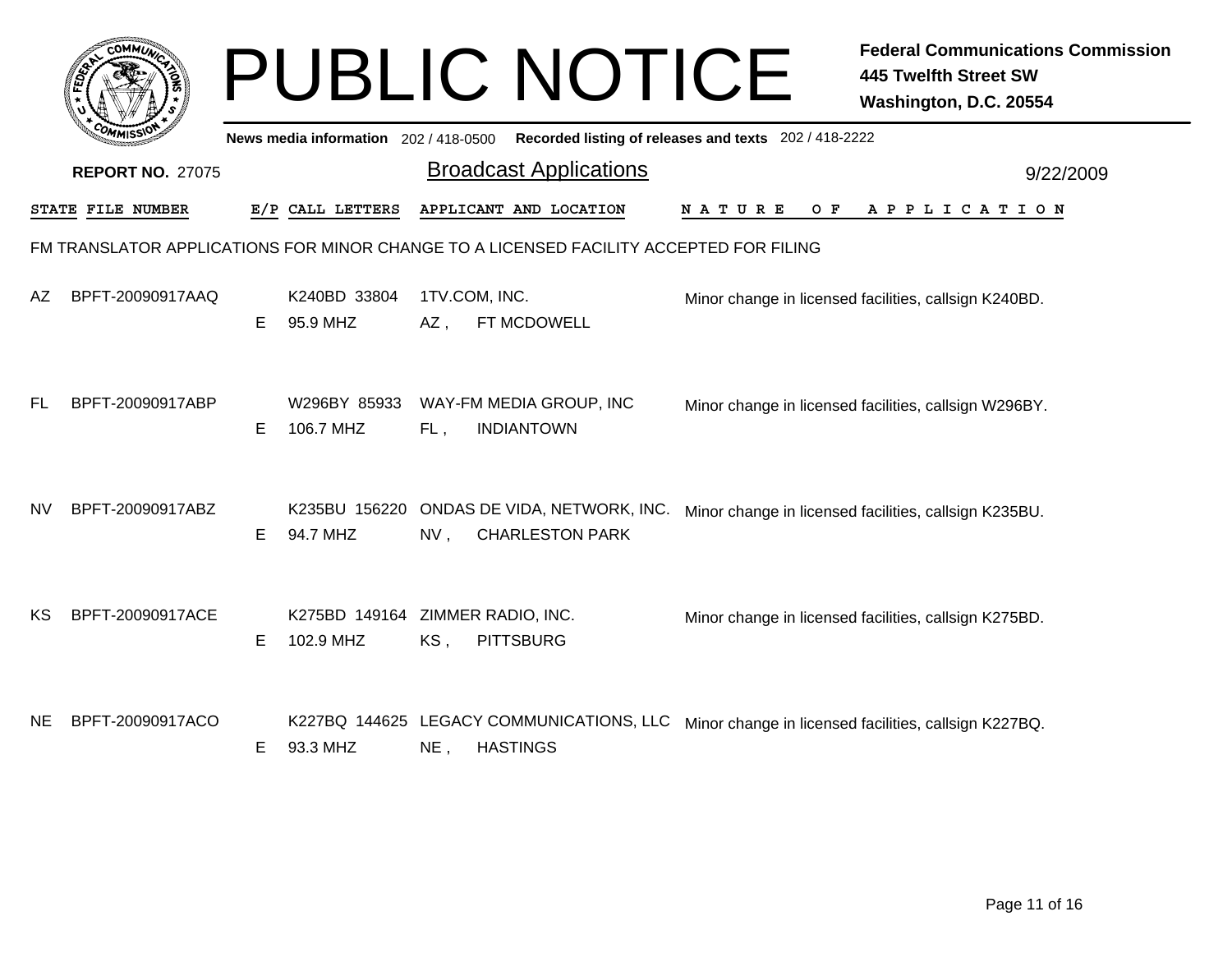|           |                                                                                                        |    |                                              |                           | <b>PUBLIC NOTICE</b>                                           |               |     | <b>Federal Communications Commission</b><br><b>445 Twelfth Street SW</b><br>Washington, D.C. 20554 |           |
|-----------|--------------------------------------------------------------------------------------------------------|----|----------------------------------------------|---------------------------|----------------------------------------------------------------|---------------|-----|----------------------------------------------------------------------------------------------------|-----------|
|           |                                                                                                        |    | News media information 202/418-0500          |                           | Recorded listing of releases and texts 202 / 418-2222          |               |     |                                                                                                    |           |
|           | <b>REPORT NO. 27075</b>                                                                                |    |                                              |                           | <b>Broadcast Applications</b>                                  |               |     |                                                                                                    | 9/22/2009 |
|           | STATE FILE NUMBER                                                                                      |    | E/P CALL LETTERS                             |                           | APPLICANT AND LOCATION                                         | <b>NATURE</b> | O F | A P P L I C A T I O N                                                                              |           |
|           | FM TRANSLATOR APPLICATIONS FOR MINOR CHANGE TO A LICENSED FACILITY ACCEPTED FOR FILING                 |    |                                              |                           |                                                                |               |     |                                                                                                    |           |
| <b>SC</b> | BPFT-20090917ADB                                                                                       | E. | 95.3 MHZ                                     | INC.<br>SC,               | W290BP 147999 EDGEWATER BROADCASTING,<br><b>MARION</b>         |               |     | Minor change in licensed facilities, callsign W290BP.                                              |           |
| MA.       | BPFT-20090917ADD                                                                                       | E. | 95.1 MHZ                                     | MA,                       | W236BX 146879 RADIO ASSIST MINISTRY, INC.<br><b>GLOUCESTER</b> |               |     | Minor change in licensed facilities, callsign W236BX.                                              |           |
| CA        | BPFT-20090917ADE                                                                                       | E. | K279BE 141845 HORIZON CHRISTIAN<br>103.1 MHZ | <b>FELLOWSHIP</b><br>CA,  | <b>BAKERSFIELD</b>                                             |               |     | Minor change in licensed facilities, callsign K279BE.                                              |           |
|           | TV TRANSLATOR OR LPTV STATION APPLICATIONS FOR MINOR CHANGE TO A LICENSED FACILITY ACCEPTED FOR FILING |    |                                              |                           |                                                                |               |     |                                                                                                    |           |
| ΚS        | BPTVL-20090917AAC                                                                                      | E  | <b>KGKC-LP</b><br>130417                     | <b>HISPANIC CHRISTIAN</b> | COMMUNITY NETWORK, INC.                                        |               |     | Minor change in licensed facilities, callsign KGKC-LP.                                             |           |

KS , TOPEKA

CHAN-10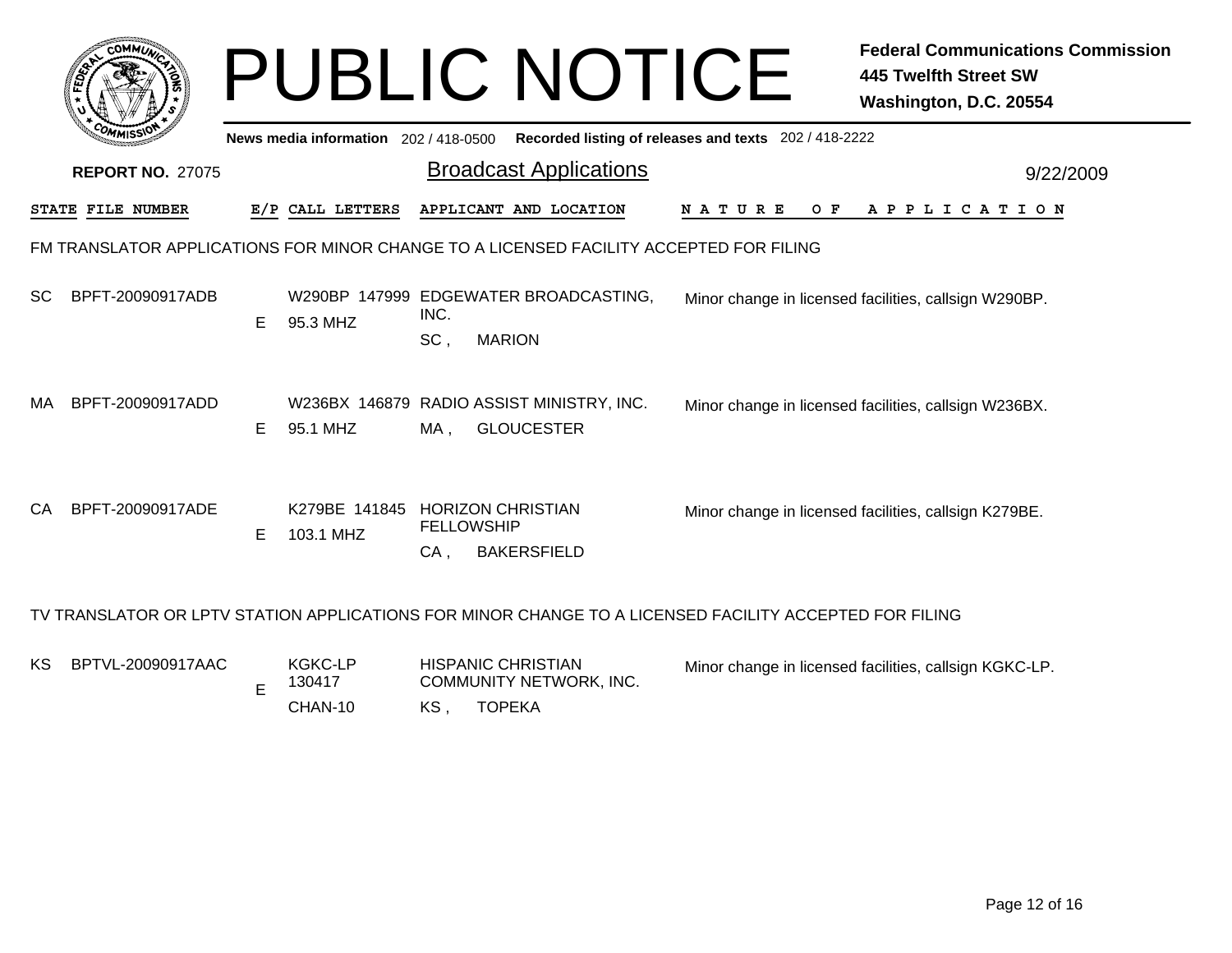|                                                                                                                               | COMMUL                                                                                      |    |                                       |                | <b>PUBLIC NOTICE</b>                                                   |                                                                         | <b>Federal Communications Commission</b><br><b>445 Twelfth Street SW</b><br>Washington, D.C. 20554 |  |  |
|-------------------------------------------------------------------------------------------------------------------------------|---------------------------------------------------------------------------------------------|----|---------------------------------------|----------------|------------------------------------------------------------------------|-------------------------------------------------------------------------|----------------------------------------------------------------------------------------------------|--|--|
|                                                                                                                               |                                                                                             |    | News media information 202 / 418-0500 |                |                                                                        | Recorded listing of releases and texts 202 / 418-2222                   |                                                                                                    |  |  |
|                                                                                                                               | <b>REPORT NO. 27075</b>                                                                     |    |                                       |                | <b>Broadcast Applications</b>                                          |                                                                         | 9/22/2009                                                                                          |  |  |
|                                                                                                                               | STATE FILE NUMBER                                                                           |    | E/P CALL LETTERS                      |                | APPLICANT AND LOCATION                                                 | O F<br>N A T U R E                                                      | A P P L I C A T I O N                                                                              |  |  |
| DIGITAL TRANSLATOR OR DIGITAL LPTV APPLICATIONS FOR MINOR MODIFICATION TO A CONSTRUCTION PERMIT ACCEPTED FOR<br><b>FILING</b> |                                                                                             |    |                                       |                |                                                                        |                                                                         |                                                                                                    |  |  |
| ТX                                                                                                                            | BMPDTL-20090917AAA                                                                          | E  | KHFW-LP<br>130952<br>CHAN-29          | $TX$ ,         | <b>HISPANIC CHRISTIAN</b><br>COMMUNITY NETWORK, INC.<br><b>DENISON</b> | Modification of construction permit file number<br>BDISDTL-20090305AAX. |                                                                                                    |  |  |
|                                                                                                                               | FM STATION APPLICATIONS FOR MINOR MODIFICATION TO A CONSTRUCTION PERMIT ACCEPTED FOR FILING |    |                                       |                |                                                                        |                                                                         |                                                                                                    |  |  |
| AL                                                                                                                            | BMPH-20090917ABW                                                                            | E. | WGZZ 15283<br>100.3 MHZ               | AL,            | AUBURN NETWORK, INC.<br>WAVERLY                                        | Mod of CP to chg                                                        |                                                                                                    |  |  |
| MD                                                                                                                            | BMPED-20090917ACP                                                                           | Е  | <b>WYUR 176201</b><br>88.3 MHZ        | INC.<br>$MD$ , | MUNCY HILLS BROADCASTING,<br><b>MIDLAND</b>                            | Mod of CP to chg                                                        |                                                                                                    |  |  |
| NE.                                                                                                                           | BMPH-20090917ACW                                                                            | E. | KNPE 170975<br>98.1 MHZ               | NE,            | IN PHASE BROADCASTING, INC.<br><b>HYANNIS</b>                          | Mod of CP to chg                                                        |                                                                                                    |  |  |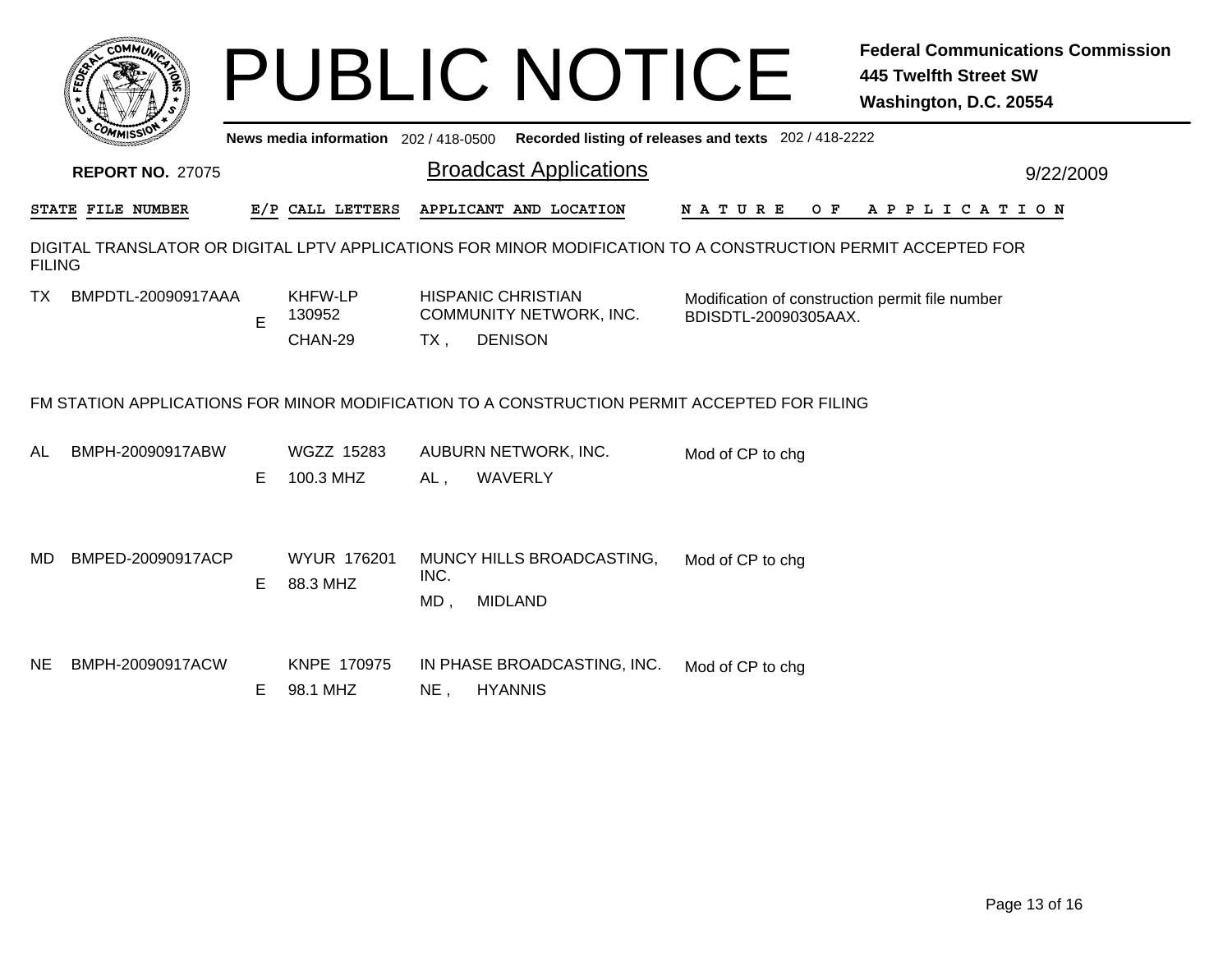|                                                                              |                                                                                                |    |                                       | <b>PUBLIC NOTICE</b>                                                   | <b>Federal Communications Commission</b><br><b>445 Twelfth Street SW</b><br>Washington, D.C. 20554 |  |  |  |  |  |
|------------------------------------------------------------------------------|------------------------------------------------------------------------------------------------|----|---------------------------------------|------------------------------------------------------------------------|----------------------------------------------------------------------------------------------------|--|--|--|--|--|
|                                                                              |                                                                                                |    | News media information 202 / 418-0500 |                                                                        | Recorded listing of releases and texts 202 / 418-2222                                              |  |  |  |  |  |
|                                                                              | <b>REPORT NO. 27075</b>                                                                        |    |                                       | <b>Broadcast Applications</b>                                          | 9/22/2009                                                                                          |  |  |  |  |  |
|                                                                              | STATE FILE NUMBER                                                                              |    | E/P CALL LETTERS                      | APPLICANT AND LOCATION                                                 | N A T U R E<br>O F<br>APPLICATION                                                                  |  |  |  |  |  |
|                                                                              | FM STATION APPLICATIONS FOR MINOR MODIFICATION TO A CONSTRUCTION PERMIT                        |    |                                       |                                                                        |                                                                                                    |  |  |  |  |  |
| NM.                                                                          | BMPH-20090609AAW                                                                               |    | KANM 164213<br>95.9 MHZ               | <b>TANGO RADIO, LLC</b><br>$NM$ ,<br>SKYLINE-GANIPA                    | Mod of CP to chg                                                                                   |  |  |  |  |  |
|                                                                              |                                                                                                | E. |                                       |                                                                        | Motion for Extension of Time Filed 09/14/2009 by Tango Radio LLC                                   |  |  |  |  |  |
|                                                                              | FM TRANSLATOR APPLICATIONS FOR MINOR MODIFICATION TO A CONSTRUCTION PERMIT ACCEPTED FOR FILING |    |                                       |                                                                        |                                                                                                    |  |  |  |  |  |
| SD.                                                                          | BMPFT-20090917AAO                                                                              | E. | 99.7 MHZ                              | K206DQ 154848 HORIZON CHRISTIAN<br><b>FELLOWSHIP</b><br>YANKTON<br>SD, | Mod of CP                                                                                          |  |  |  |  |  |
| OH.                                                                          | BMPFT-20090917ABU                                                                              | E. | 97.3 MHZ                              | W247BL 138215 GSM MEDIA CORPORATION<br><b>CRESTLINE</b><br>OH,         | Mod of CP                                                                                          |  |  |  |  |  |
| AM STATION APPLICATIONS FOR ORIGINAL CONSTRUCTION PERMIT ACCEPTED FOR FILING |                                                                                                |    |                                       |                                                                        |                                                                                                    |  |  |  |  |  |
| AL                                                                           | BNP-20080307ACZ                                                                                | Е  | NEW 161136<br>1340 KHZ                | ANDERSON COMMUNICATIONS.<br><b>LLC</b><br>AL,<br><b>HOLT</b>           | AM Auction 84<br>CP New Station.<br>Engineering Amendment filed 04/30/2009                         |  |  |  |  |  |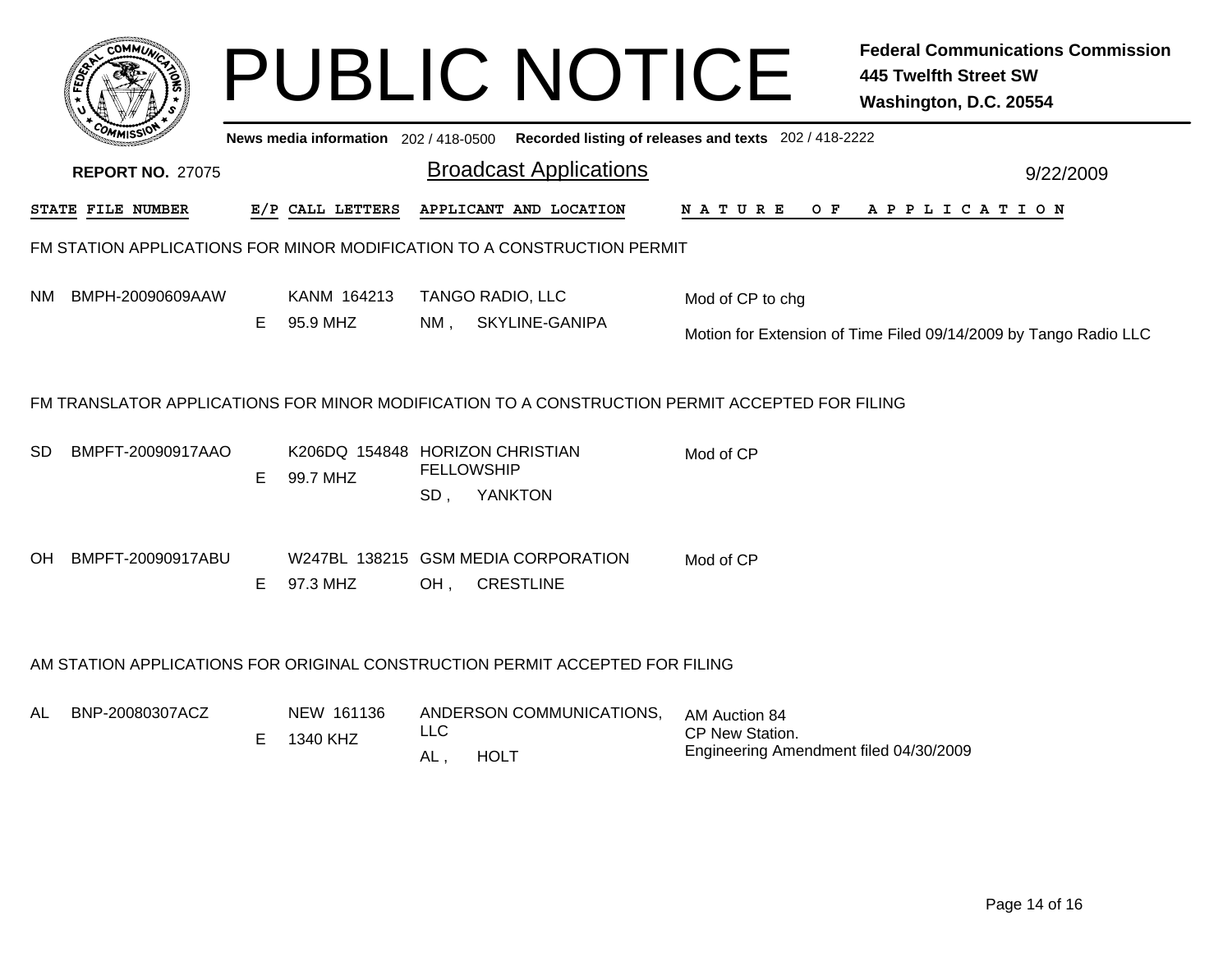|                                                                                                      |                         |    |                                     | <b>PUBLIC NOTICE</b>                                                             | <b>Federal Communications Commission</b><br><b>445 Twelfth Street SW</b><br>Washington, D.C. 20554                   |  |  |  |  |
|------------------------------------------------------------------------------------------------------|-------------------------|----|-------------------------------------|----------------------------------------------------------------------------------|----------------------------------------------------------------------------------------------------------------------|--|--|--|--|
|                                                                                                      |                         |    | News media information 202/418-0500 |                                                                                  | Recorded listing of releases and texts 202 / 418-2222                                                                |  |  |  |  |
|                                                                                                      | <b>REPORT NO. 27075</b> |    |                                     | <b>Broadcast Applications</b>                                                    | 9/22/2009                                                                                                            |  |  |  |  |
|                                                                                                      | STATE FILE NUMBER       |    | E/P CALL LETTERS                    | APPLICANT AND LOCATION                                                           | N A T U R E<br>O F<br>A P P L I C A T I O N                                                                          |  |  |  |  |
| AM STATION APPLICATIONS FOR ORIGINAL CONSTRUCTION PERMIT ACCEPTED FOR FILING                         |                         |    |                                     |                                                                                  |                                                                                                                      |  |  |  |  |
| NH.                                                                                                  | BNP-20080414ACN         | E  | NEW 161077<br>1340 KHZ              | MT. WASHINGTON RADIO &<br>GRAMOPHONE, L.L.C.<br><b>CONWAY</b><br>NH <sub>1</sub> | AM Auction 84<br>CP New Station.<br>Engineering Amendment filed 04/10/2009<br>Engineering Amendment filed 06/08/2009 |  |  |  |  |
| DIGITAL TRANSLATOR OR DIGITAL LPTV APPLICATIONS FOR ORIGINAL CONSTRUCTION PERMIT ACCEPTED FOR FILING |                         |    |                                     |                                                                                  |                                                                                                                      |  |  |  |  |
| IN                                                                                                   | BNPDVL-20090917AAB      | E. | NEW 183299<br>CHAN-2                | <b>EQUALITY BROADCASTING</b><br><b>NETWORK</b>                                   | Construction permit for a new station for FORT WAYNE, IN<br>on channel 2                                             |  |  |  |  |
| NM.                                                                                                  | BNPDVL-20090917ACZ      | E  | NEW 183385<br>CHAN-6                | <b>FORT WAYNE</b><br>IN,<br>ONE MINISTRIES, INC.                                 | Construction permit for a new station for RADIUM SPRINGS, NM<br>on channel 6                                         |  |  |  |  |
|                                                                                                      |                         |    |                                     | NM.<br>RADIUM SPRINGS                                                            |                                                                                                                      |  |  |  |  |
| TX.                                                                                                  | BNPDTL-20090917ADA      | E  | NEW 183386<br>CHAN-51               | SPIRIT OF PRAYER MINISTRIES<br>INC.<br>$TX$ ,<br><b>ODESSA</b>                   | Construction permit for a new station for ODESSA, TX<br>on channel 51                                                |  |  |  |  |
| TX.                                                                                                  | BNPDVL-20090917ADC      | E  | NEW 183387<br>CHAN-4                | SPIRIT OF PRAYER MINISTRIES<br>INC.<br>$TX$ ,<br><b>ODESSA</b>                   | Construction permit for a new station for ODESSA, TX<br>on channel 4                                                 |  |  |  |  |